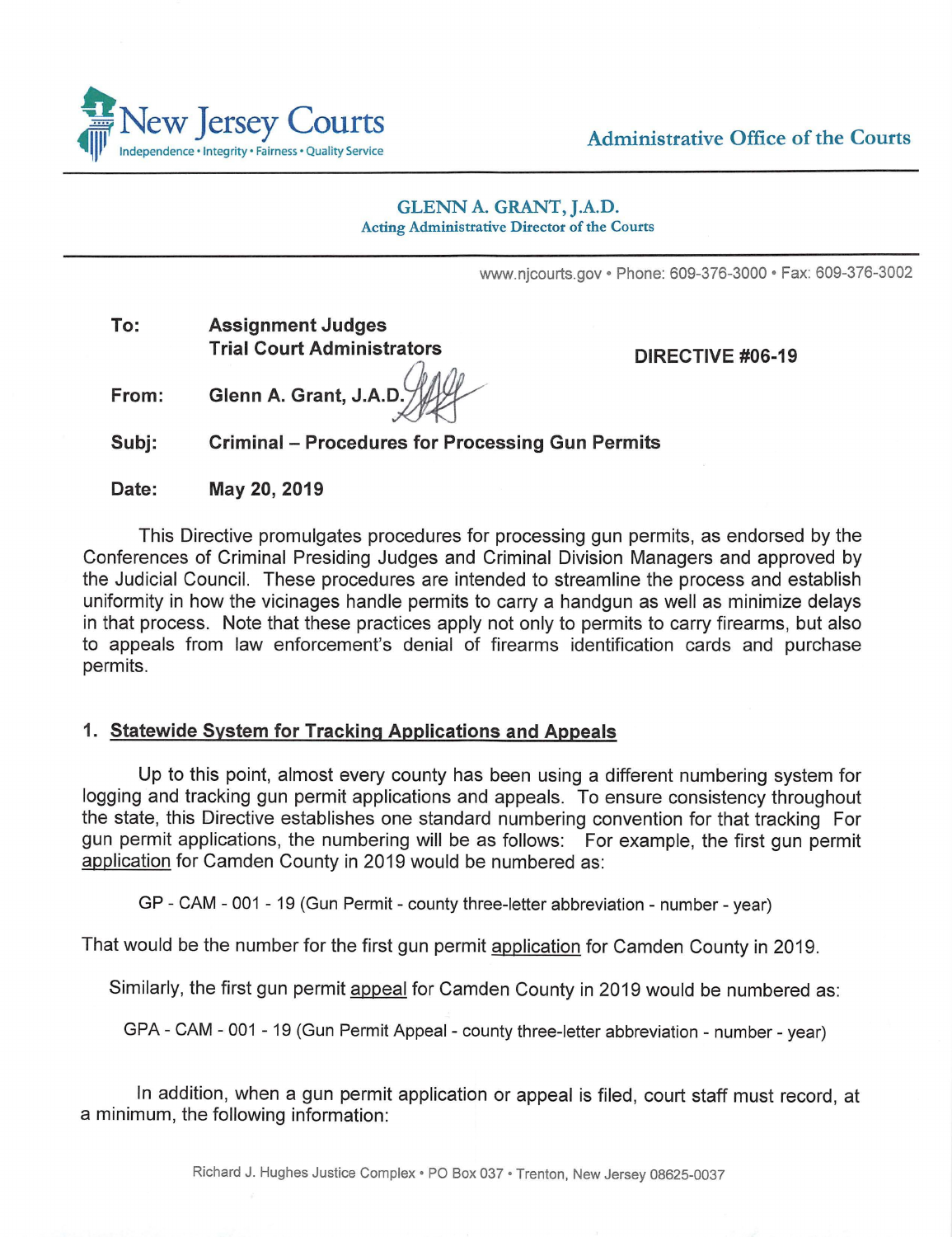Directive #06-19 Procedures for Processing Gun Permits Page 2

- (1) the applicant's name;
- (2) the applicant's date of birth;
- (3) the date the application/appeal was submitted to law enforcement;
- (4) the date the application/appeal was received by the court;
- (5) the applicant's reason(s) for requesting the permit (e.g., personal protection, armored car, security);
- (6) whether the application/appeal is for a new or a renewal permit;
- (7) if a renewal permit, the date the old permit expires;
- (8) the law enforcement agency that approved (for applications) or denied (for appeals) the permit;
- (9) the court's decision;
- (10) the date of the court's decision;
- (11) the judge's name; and
- (12) if an appeal, whether the applicant originally applied for an ID card, a purchase permit, or a carry permit.

The information listed above will allow for easier tracking and reviewing of gun permit applications and appeals statewide. The counties may also track additional data.

# **2. 30-Day Timeframe for Reviewing Applications and Appeals**

N.J.S.A. 2C:58-4e requires the Superior Court to hold a hearing on law enforcement's denial of a carry permit within 30 days of the applicant's written request for such a hearing. Several counties had pending appeals more than 30 days old. In addition, although the statute is silent as to how long the court has to approve or deny an application, several counties also had applications pending for longer than 30 days. In order to reduce these delays, judges must review carry permit applications and appeals at least once every 30 days, and should not exceed that 30-day timeframe without good cause. This timeframe is consistent with other statutorily authorized timeframes pertaining to gun permit reviews and appeals. For example, N.J.S.A. 2C:58-3d also requires the court to hold a hearing on law enforcement's denial of an ID card or purchase permit within 30 days.

#### **3. Prosecutor Review**

Under N.J.S.A. 2C:58-4, the permit to carry approval process consists of two steps. The first is that law enforcement (the local Chief of Police or the Superintendent of the State Police) reviews and approves/denies the application. The second step is that, upon law enforcement's approval, the application is to be submitted to the court for review. Although N.J.S.A. 2C:58-4 does not require that the court seek the county prosecutor's input regarding the decision to grant or deny a carry permit application, most counties sent carry permit applications to the county prosecutor in all or most cases. A similar majority of counties did not give the prosecutor's office a deadline for providing its input and did not proceed without first hearing from the prosecutor's office. Thus, the approval process for permits to carry could be delayed indefinitely while the court waited for the prosecutor's input. As noted above, this input is not required by statute.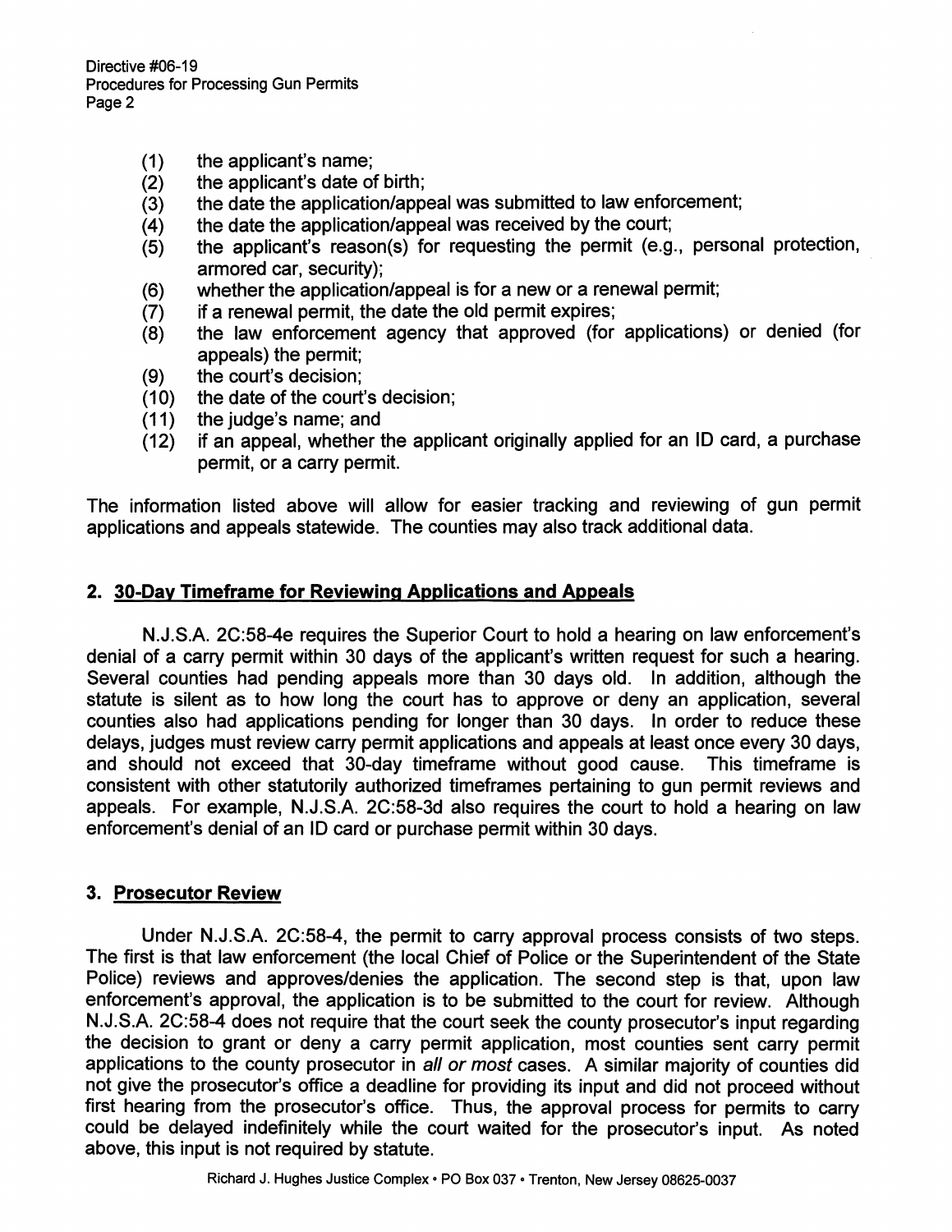Directive #06-19 Procedures for Processing Gun Permits Page 3

Given that the vast majority of counties believed that the better practice was to seek input from the county prosecutor on permit to carry applications, that decision should remain within the county's discretion. However, in order to limit potential delays, courts should give the prosecutor's office no more than 14 days in which to provide any objections to a particular applicant. In addition, a prosecutor's failure to respond in a timely manner should not serve as a reason for delaying or denying the application. Therefore, if the prosecutor's office does not submit its objections within 14 days, the court is to move forward with the application.

# **4. Hearings**

Although N.J.S.A. 2C:58-4 does not require the court to hold a hearing on a permit to carry application, in a majority of counties the court held a hearing if it had questions or concerns about the applicant or the application. A hearing provides the applicant with an opportunity to clear up any questions or concerns that the court may have. Also, in those counties that seek input from the prosecutor, a hearing will allow the applicant to address the prosecutor's objections. Therefore, if a court has any questions regarding the applicant or his or her permit to carry application, it must hold a hearing to address those questions. The court should not simply deny the application. Further, the hearing must be held no later than 30 days after receipt of the permit to carry application, and the court shall make a determination within 14 days thereafter, absent extraordinary circumstances. This timeframe is sufficient (a) to allow the applicant to expediently address the court's or the prosecutor's concerns and (b) to avoid the delays that can jeopardize the applicant's employment.

# **5. Notification Letters Regarding the Court's Decision**

In order to ensure consistency, if the court grants the carry permit application, it must send a letter to the applicant advising that the application has been granted and where the applicant can pick up the permit. The court must also send a copy of this letter to the law enforcement agency that originally received the application.

Similarly, if the court denies a carry permit application, it must send a "denial letter" to the applicant, with a copy to the law enforcement agency that originally reviewed the application. The letter should contain the reason(s) for the denial and language advising the applicant of his or her right to appeal that determination. This is consistent with the current practice in the majority of counties. A standard "denial letter'' will be developed for statewide use.

# **6. Appeals from Law Enforcement Denial of Permit to Carry**

N.J.S.A. 2C:58-4e provides that if a law enforcement agency denies the application for a permit to carry, and the applicant in writing requests a hearing, the court must hold that hearing within 30 days of the filing of the applicant's request. This serves as a reminder that the courts must adhere to the requirements of N.J.S.A. 2C:58-4e, including the 30-day provision.